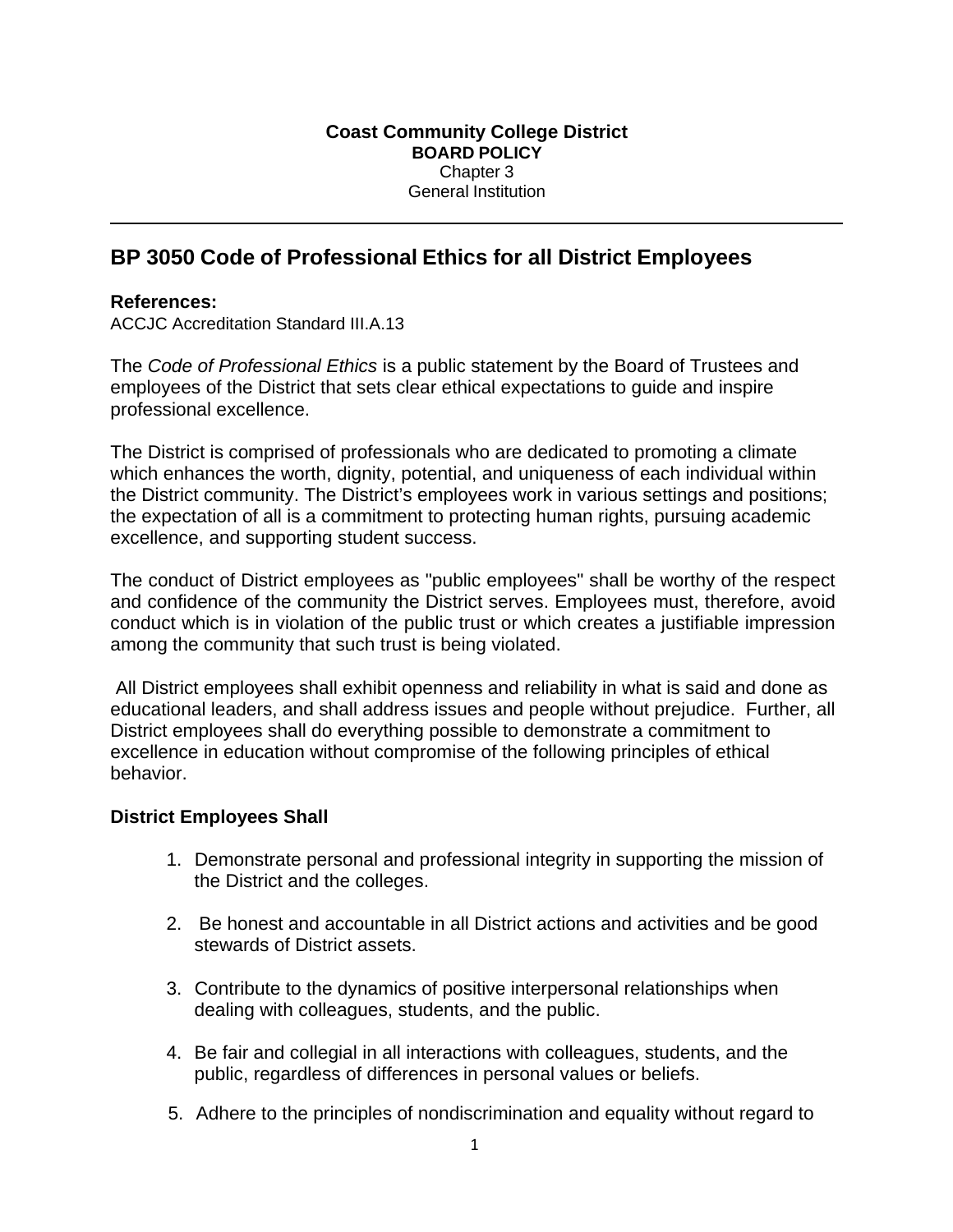race, color, sex, gender identity, gender expression, religion, age, national origin, ancestry, sexual orientation, marital status, medical condition, physical or mental disability, military or veteran status, or genetic information.

- 6. Maintain a working and learning environment free from incivility, aggression, bullying, mobbing, and unlawful harassment.
- 7. Act within applicable laws, codes, regulations, and District policies and procedures.
- 8. Avoid conflicts of interest, or even the appearance of conflict of interest, between their obligations to the District and private business or personal commitments and relationships.
- 9. Maintain confidentiality regarding information about students or employees obtained in the course of professional duties, as required by law.
- 10. Maintain and enhance job effectiveness and competency through continued professional development.

#### **With respect to students***,* **all District employees have the responsibility to**

- 1. Keep foremost in mind at all times that the colleges and District exist to serve students.
- 2. Dedicate themselves to the ideals and principles that will enable students to develop their talents and interests, and pursue their academic success.
- 3. Make every reasonable effort to create and promote an equal-access learning environment and equal access to the educational resources that will help students succeed.
- 4. Respect student dignity and individual freedom, and promote respect for students as individuals, as learners, and as independent decision-makers.
- 5. Understand, appreciate, and contribute to the dynamics of positive and professional interpersonal relationships when dealing with students.
- 6. Maintain high standards of professional, non-exploitative conduct, and act with integrity when working with students.